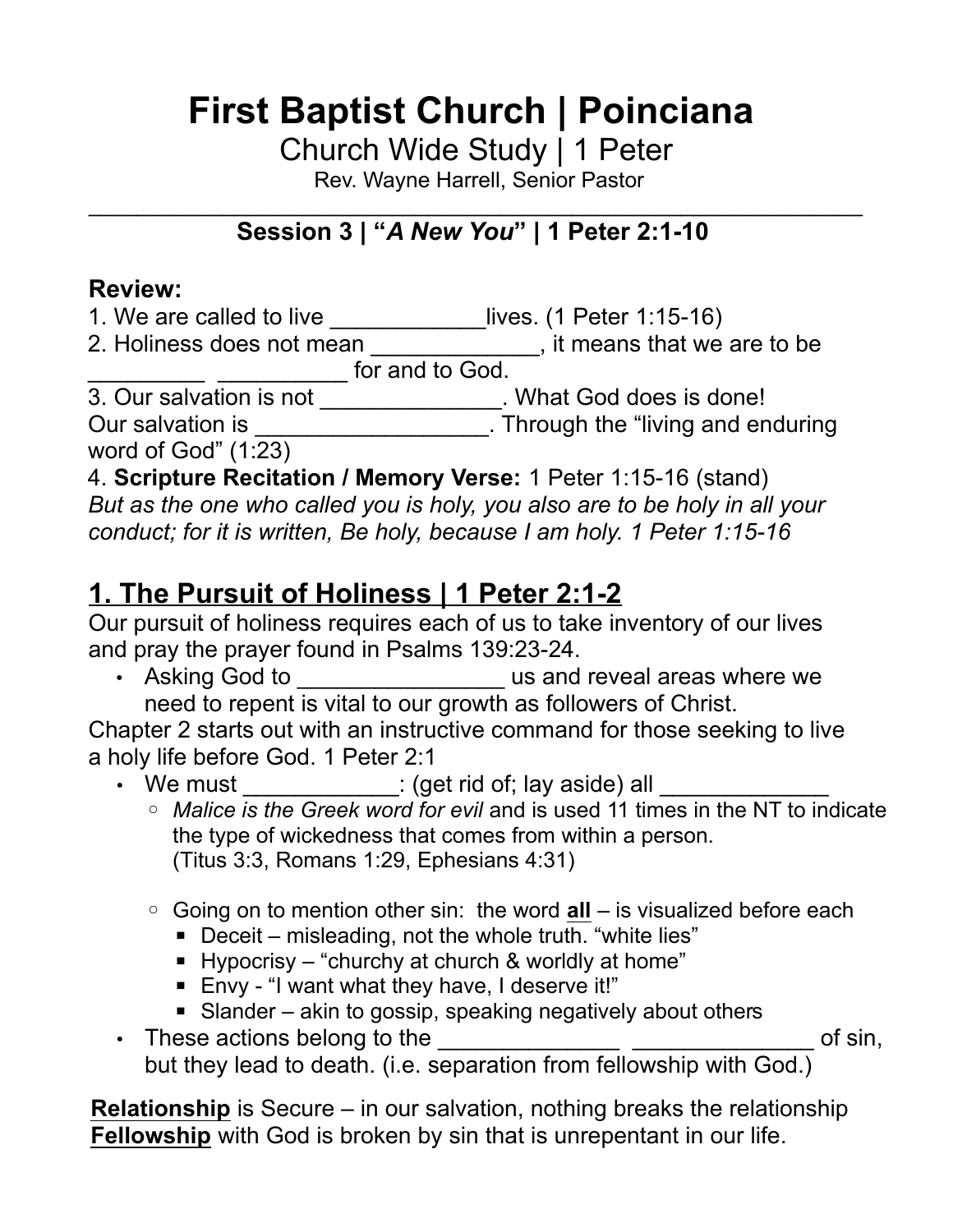Church Wide Study | 1 Peter

Rev. Wayne Harrell, Senior Pastor

#### $\mathcal{L}_\text{max}$  , and the contract of the contract of the contract of the contract of the contract of the contract of the contract of the contract of the contract of the contract of the contract of the contract of the contr **Session 3 | "***A New You***" | 1 Peter 2:1-10**

We are called to live a holy life, in pursuit of God and becoming more transformed and conformed to the mind and likeness of Christ. (Phil. 2:5)

### **2. Hunger for the Word | 1 Peter 2:2-3**

- Spiritual **•** Spiritual **Example 20** is always marked by a growing desire for God's Word (just as a baby craves milk)
- One of the evidences of spiritual life is the hunger for food, the Word of God (Hebrews 5:13-14)
- However, we must not remain **example 20 in Christ.** We are meant to grow daily: Growing people  $(core value)$ 
	- $\circ$  This is so we may grow into our salvation. Growth is an expectation of all that believe in Christ for salvation.
- When we "taste that the Lord is good" (vs3) (Psalm 34:8) and begin to fill our lives with the pure food from God's Word we will want to put away the OLD sins of the flesh - (vs1)
	- Malice
	- Deceit
	- **E** Hypocrisy
	- Envy
	- **•** Slander

Then we will be in pursuit of a life set apart (holiness) and have an appetite for God's truth – found in the Word of God – **The Bible**.

## **NOES:**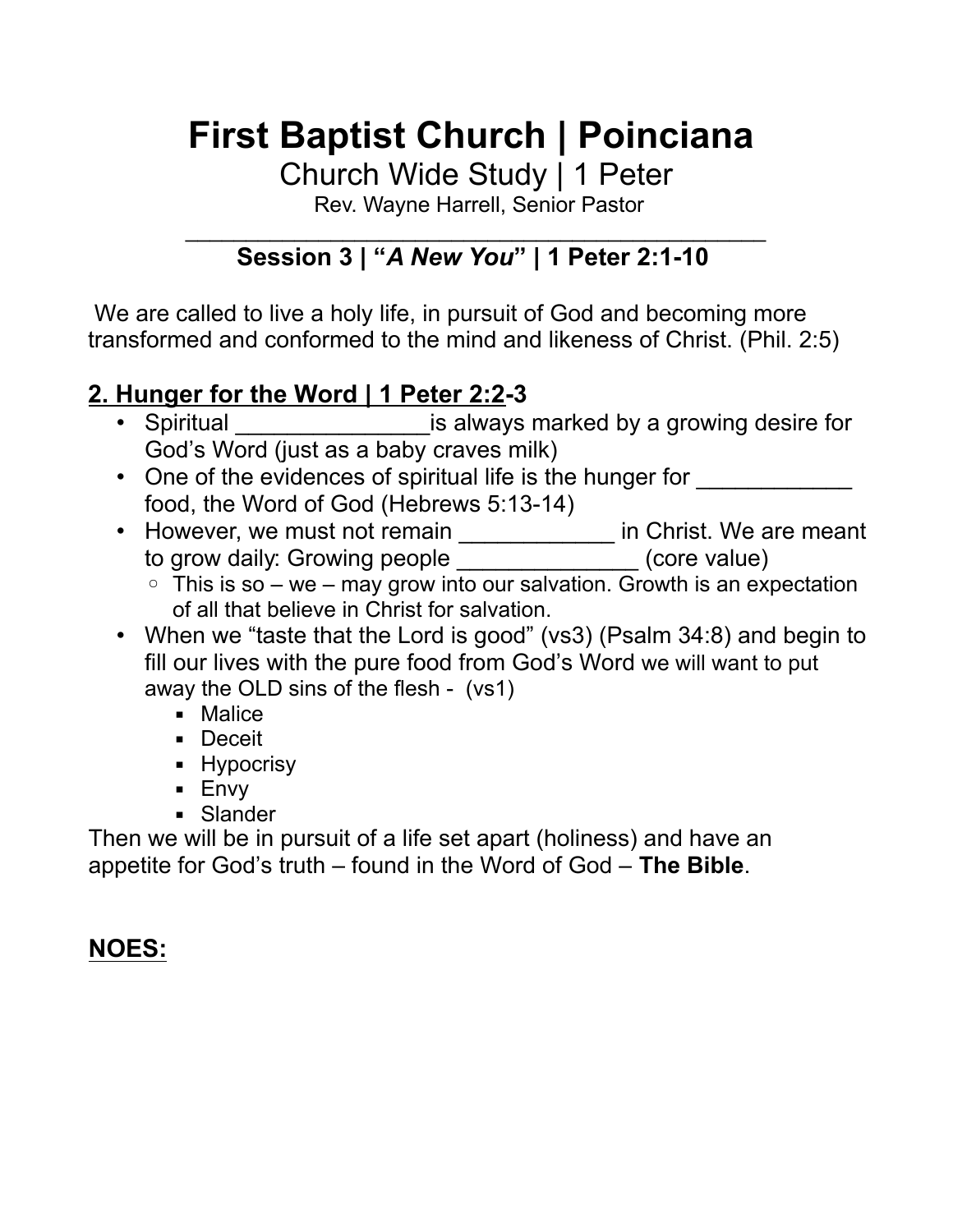Church Wide Study | 1 Peter

Rev. Wayne Harrell, Senior Pastor

#### $\mathcal{L}_\text{max}$  , and the contract of the contract of the contract of the contract of the contract of the contract of the contract of the contract of the contract of the contract of the contract of the contract of the contr **Session 3 | "** *A New You* **" | 1 Peter 2:1-10**

## **3. The Truth About Stones: (1 Peter 2:4-8)**

One of the greatest theological errors is the teaching that the church was built on Peter and his ministry. Here are observational reasons:

- 1. God's Holy Church cannot be built on a sinful man
- 2. Though the name Peter means "rock" Jesus did NOT say that He would build the church on Peter (Matthew 16:13-20). The focus of this is that Peter recognized WHO Jesus was and is...and on "THIS rock" (recognition) I will build my church.
- 3. What is the "THIS" that is the foundation of the church that Jesus will build? Is it Peter? No. If it were Peter – Jesus would have said, "on you I will build my church"
- $\rightarrow$  Technically though Peter means 'rock' it is different in meaning to "the Rock"
- ➔ Original Greek the word translated as Peter is (Petros) but the word ROCK is (Petra) and is not identical.

An example (crude example) would be You are Peter and on this rock I will build my church – is like saying *You are Matthew and on the mat I will wipe my feet.* 

- $\rightarrow$  Names and meanings are significant : John the Baptist was given a name by an angel that means "Yahweh is Gracious"
- → It does not imply that John himself is Yahweh, but rather that his life should declare the grace of Yahweh.
- $\rightarrow$  Likewise Peter's life should declare the "rock" which is not himself but the exalted Messiah Jesus Christ.
- → If you are looking for scripture to support this teaching: See 1 Cor. 3:9-11.

### **Pastor Wayne – why is this so important?**

- Because if we do not know who our truly is the building will crumble. (It is the church built on the cornerstone of Christ)
- A church built on an unknown foundation has  $\blacksquare$  already.
- 1 Corinthians 3:11 For no one can lay any foundation other than the one already laid, which **IS** Jesus Christ.
- Additionally Peter never once claims to be the Rock, But points to Christ as the Stone. (1 Peter 2:4)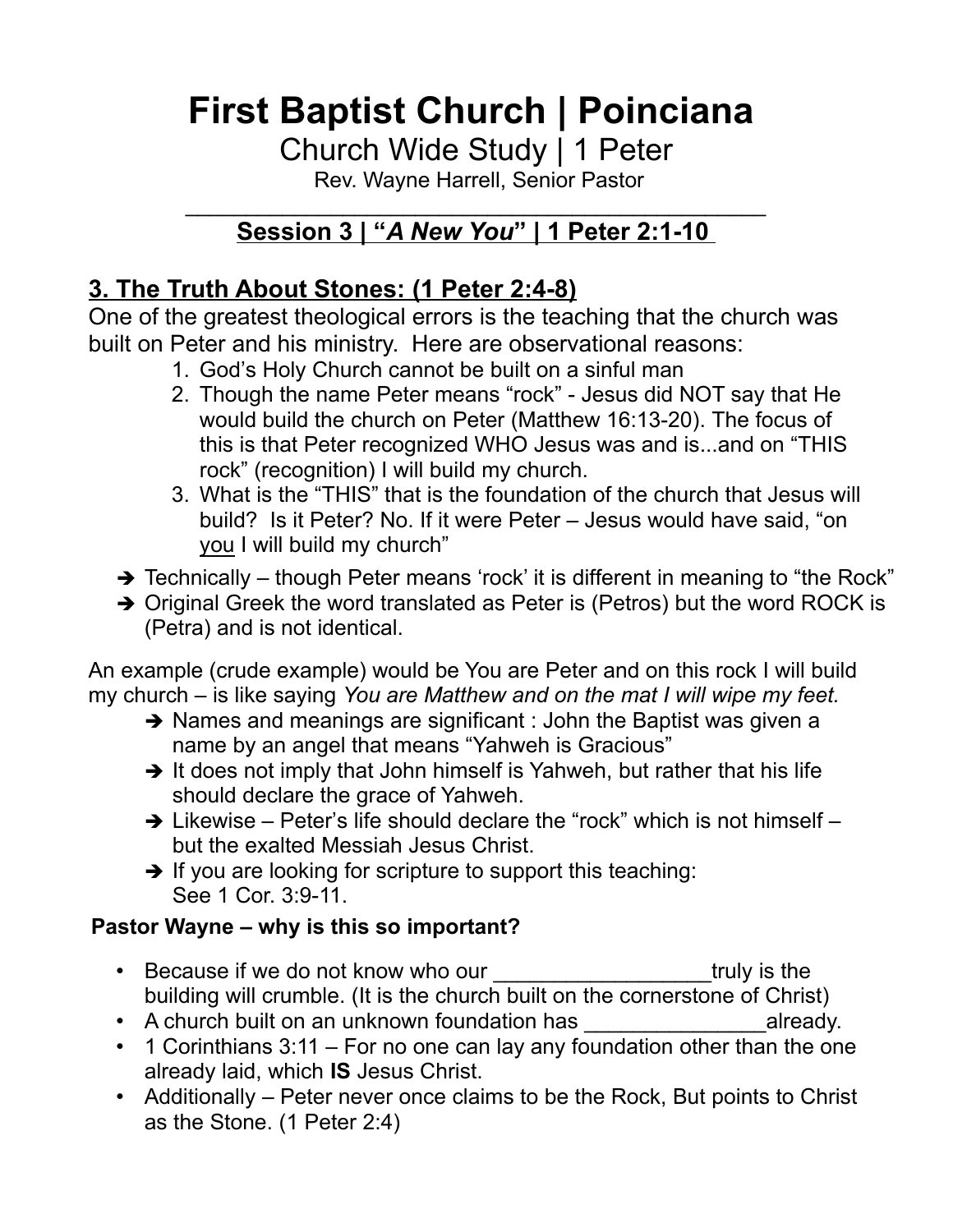Church Wide Study | 1 Peter

Rev. Wayne Harrell, Senior Pastor

#### $\mathcal{L}_\text{max}$  , and the contract of the contract of the contract of the contract of the contract of the contract of the contract of the contract of the contract of the contract of the contract of the contract of the contr **Session 3 | "***A New You***" | 1 Peter 2:1-10**

## **3. The Truth About Stones: (1 Peter 2:4-8)** *Continued.*

- God is building a house | Beginning with the Cornerstone of Christ
- Believers are living stones built on the Living Stone.
- We must be **Example 20** in our firm foundation / Living Stone which is Jesus Christ, and Him alone.
- Outline of the stones:
	- Believers are living stones built on the Living Stone (Christ)
	- Comprising a spiritual temple of God's Glory (Eph. 2:19-22)
	- We are also priests in this temple, offering up spiritual sacrifices through Christ (Hebrews 13:15-16)
	- $\circ$
- Christ, the Stone, is rejected by men (vs 4 & 7) but whoever believes on Him will not be ashamed. (I am not ashamed of the gospel...Romans 1:16)
- Unbelievers stumble over this Stone and will one day be crushed by it; but to those that believe and make Christ their foundation, and call on Him for salvation – to those – Christ Jesus is a ::precious stone::
- You have ONLY two choices with Jesus: accept Him **or** reject Him.
- $\rightarrow$  For those that (vs 6-8) reject Christ, He is the Stone that will be stumbled over; they will trip over Him right into judgment.
- ➔ When you sin against God, and reject His gift of Salvation (Rom.6:23) then we are *destined* to the judgment of God (by your own choice)